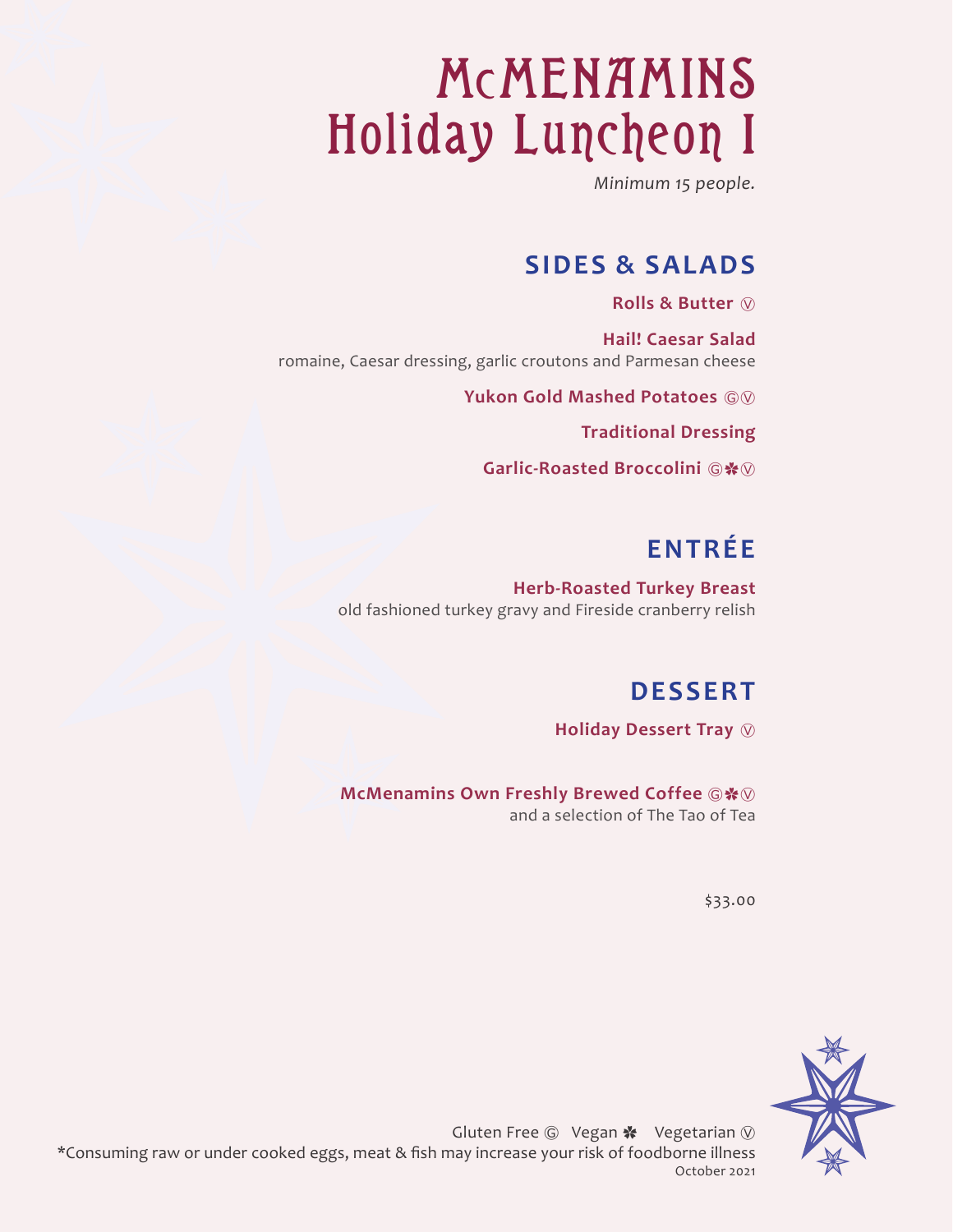# McMENAMINS Holiday Luncheon II

*Minimum 15 people.*

#### **SIDES & SALADS**

**Rolls & Butter** Ⓥ

**Seasonal Green Salad**  $@$ pomegranate seeds, roasted walnuts, feta cheese and citrus vinaigrette

**Yukon Gold Mashed Potatoes** ⒼⓋ

**Roasted Root Vegetables**  $\textcircled{\tiny{W}}$ 

**Traditional Dressing**

Garlic-Roasted Broccolini **a\*** 

### **ENTRÉES**

**Cider-Glazed Pork Loin** Ⓖ Aval Pota apple chutney

**Herb-Roasted Turkey Breast**  old fashioned turkey gravy and Fireside cranberry relish

#### **DESSERT**

**Holiday Dessert Tray**  $\circledcirc$ 

**McMenamins Own Freshly Brewed Coffee**  $\mathbb{G}$  $\cdot$ and a selection of The Tao of Tea

\$41.00

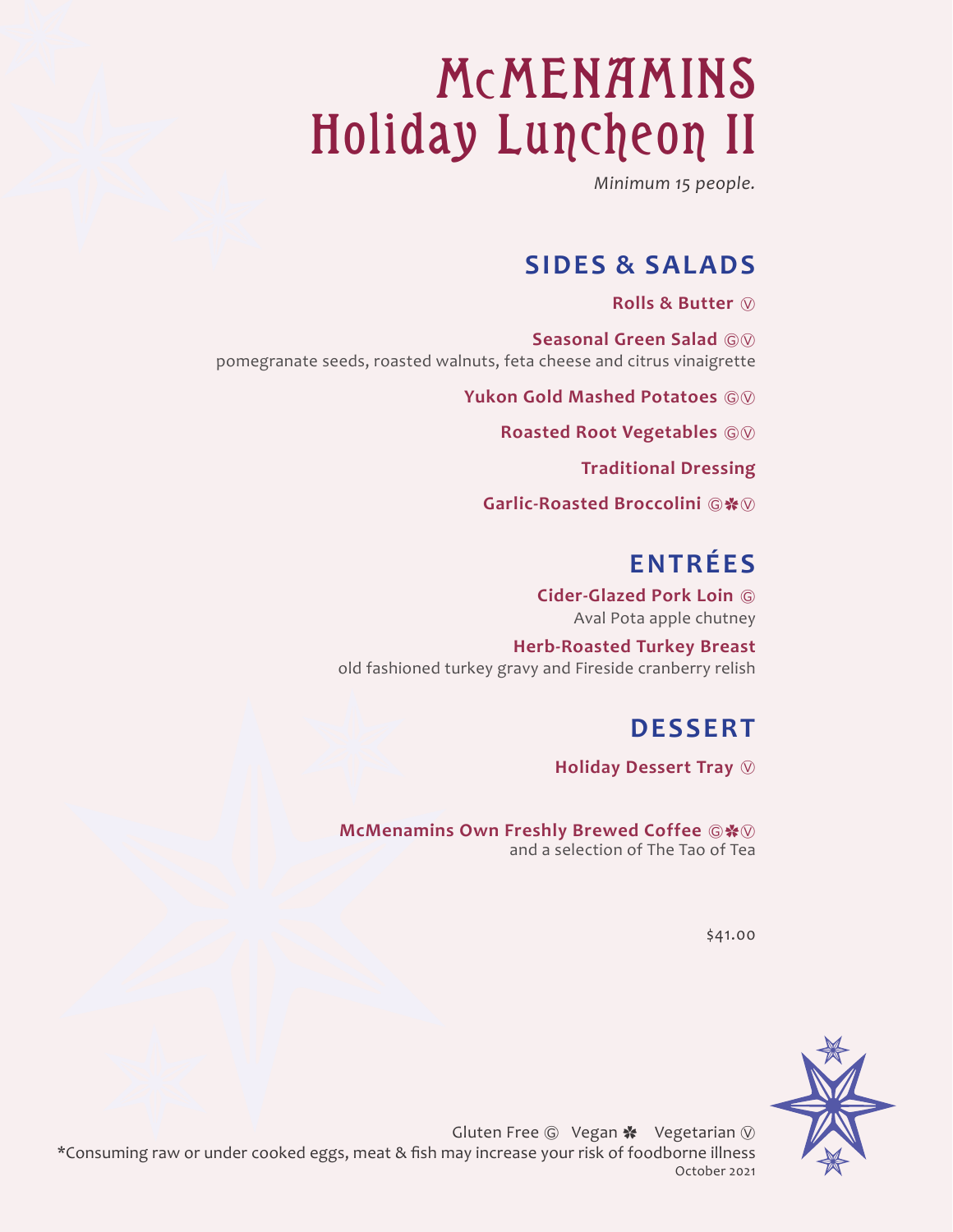# McMENAMINS Holiday Dinner I

*Minimum 15 people.*

#### **DISPLAY, SIDES & SALADS**

#### **Rolls & Butter** Ⓥ

**Grandma's Relish Tray ©※** olives, sweet gherkins, Yardhouse Giardiniera, cherry peppers, pickled beets, radish, celery

> **Hail! Caesar Salad**  romaine, Caesar dressing, garlic croutons and Parmesan cheese

**Broccoli Crunch Salad** Ⓖ bacon, spiced pecans, dried cranberries and Hogshead-honey mustard dressing

**Yukon Gold Mashed Potatoes** ⒼⓋ

**Roasted Root Vegetables**  $@@@$ 

**Traditional Dressing**

**Hazelnut-Brown Butter Green Beans**  $@$ 

### **ENTRÉES**

**Cider-Glazed Pork Loin** Ⓖ Aval Pota apple chutney

**Herb-Roasted Turkey Breast**  old fashioned turkey gravy and Fireside cranberry relish

#### **DESSERT**

**Holiday Dessert Tray**  $\circledcirc$ 

**McMenamins Own Freshly Brewed Coffee**  $\circledR$ \* $\heartsuit$ and a selection of The Tao of Tea

\$50.00